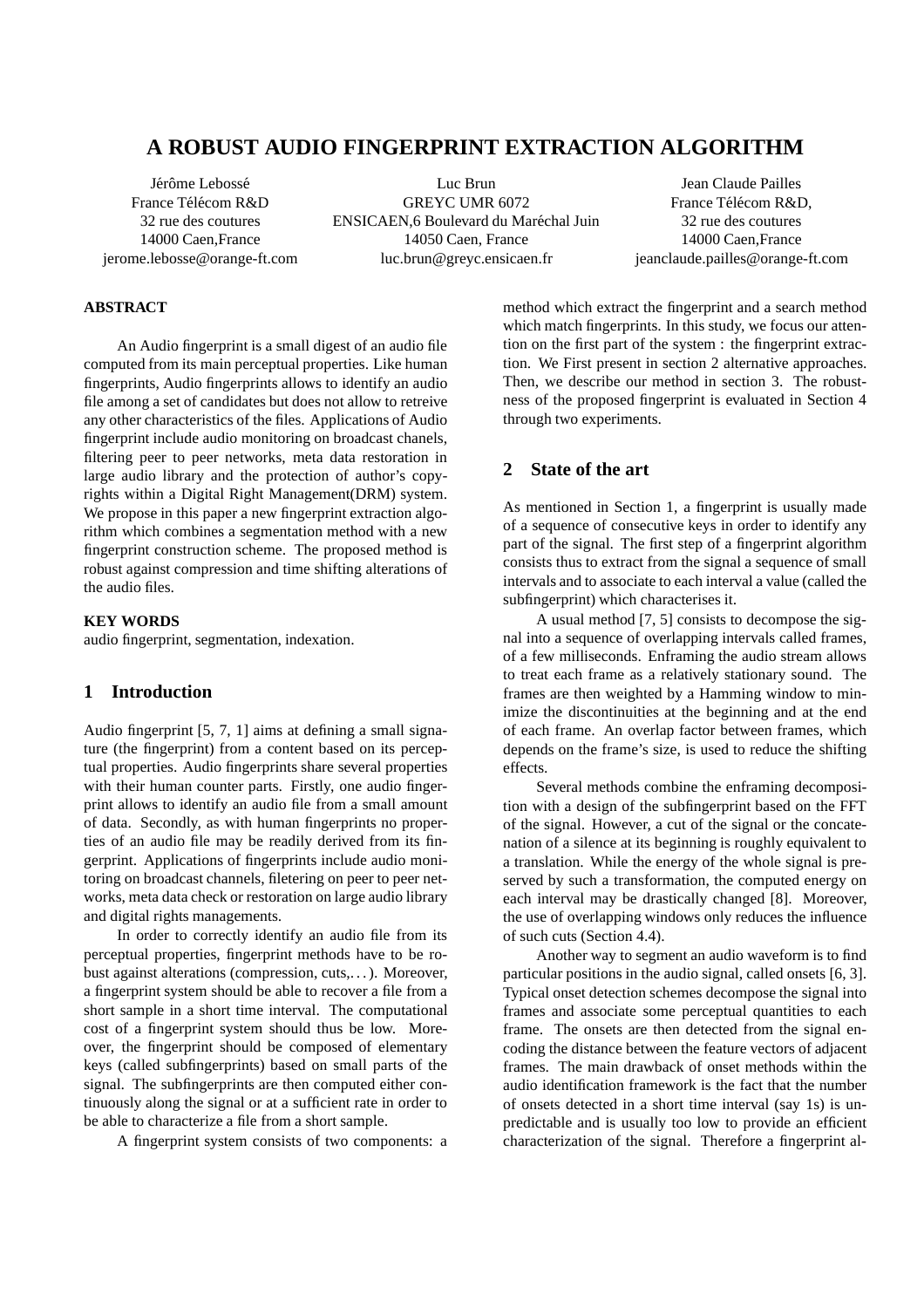gorithm based on an onset approach may delay the identification for an unpredictable period until it has collected a sufficient number of subfingerprint. This unpredictability is a major drawback for fingerprinting systems which should identify a file in a short time interval. Enframing is thus generally used to decompose the signal into small intervals in audio identification systems.

Once the signal is divided into intervals, discriminant features have to be associated to each interval. The sequence of features computed along the waveform defines the audio fingerprint. Kurth [7] proposes a subfingerprint design based on the global energy of each interval. However, this method does not capture enough information from the spectrum to provide a reliable fingerprint indexation scheme. Additional information about each interval may be obtained by considering the FFT of each interval and the energy of each of its frequency bin [2]. Different heuristics have been proposed based on this basic idea. For example, Johnson and Woodland associate to each frame the mel-frequency PLP cepstral coefficients of its spectrum together with the derivative of these coefficients. Burges et al. [1] use a particular decomposition of the spectrum called the Modulated Complex Lapped Transform (MCLT).

The method of Kalker and Haitsma [5] follows the above approach and uses a decomposition of the spectrum of each frame into bands using a logarithmic spacing. The authors decompose the signal into frames of 0.37s with an overlap factor of 31/32. The subfingerprint of each frame is then defined as a 32 digit number computed from the decomposition of the spectrum. The sequence of bits of each frame is defined from the sign of the energy differences computed both between two consecutive bands of a same frame and between two consecutive frames. More precisely, let us define  $EB(n, m)$ as the energy of the  $m^{th}$  band within the  $n^{th}$  frame and  $\Delta EB(n,m) = EB(n,m) - EB(n,m+1)$  as the difference of the energy of two successive band within a same frame. The value of the  $m^{th}$  bit of the  $n^{th}$  frame  $(F(n, m))$ is then defined as:

$$
F(n,m) = \begin{cases} 1 & \text{if } \Delta E B(n,m) - \Delta E B(n-1,m) \ge 0 \\ 0 & \text{if } \Delta E B(n,m) - \Delta E B(n-1,m) \le 0 \end{cases}
$$

## **3 Robust Identification**

As mentioned in Section 1, enframing methods insure that a sufficient number of frames is selected within an input segment. However, the selection of a sequence of contiguous frames is sensitive to random cropping or shifting operations which may be performed on the signal (Sections 2 and 4). This drawback is attenuated but not completely overcomed by the use of overlapping frames. On the other hand, segmentation methods are less sensitive to cropping or shifting operations but do not insure that sufficient time intervals will be selected in a given time inerval.

### **3.1 Audio segmentation**

The basic idea of our method is to combine the respective advantages of enframing and segmentation methods by selecting a small time intervals within a larger one. The small interval allows the detection of characteristic parts of the signal whereas the larger interval insures a minimum selection rate of intervals.This process could be decomposed into three steps (Figure 1):

- In the first step, an interval, called the Observation Interval  $(I<sub>o</sub>)$  is set at the beginning of the waveform. The length of this intervall is typically equal to few hundredths of seconds.
- The waveform inside  $I_0$  is analysed in the second step. We divide in this step, the interval  $I<sub>o</sub>$  into shorter overlapping sub-intervals of a few millisecond, called Energy Intervals  $(I_e)$ . The energy of each  $I_e$  interval is computed by taking the mean of the samples amplitude within the interval. The interval  $I_e$  with a maximal energy  $(I_{emax})$  within  $I_o$  is then selected.
- In the third step, a last interval, called the Features Interval  $(I_f)$  is defined centered on  $I_{emax}$ .

Finally, a features extraction algorithm is applied on  $I_f$  to compute a sub-fingerprint (Section 3.2).



Figure 1. Audio Segmentation : The interval  $I_{emax}$  corresponds to the interval of greatest energy within  $I<sub>o</sub>$ . The interval  $I_f$  is centered around  $I_{emax}$ .

Given a selected  $I_f$  interval, the begining of the next  $I<sub>o</sub>$  interval is set to the end of  $I<sub>e</sub>$  (Fig. 1). The distance between the centers of two  $I_f$  intervals lies thus between  $I_e$  and  $I_o$ - $I_e$ . This method provides a higher robustness against time shifting than the basic strategy which consists to select a sequence of consecutive  $I<sub>o</sub>$  intervals. Indeed, if a strong peak is present within a signal this peak will be selected as  $I_{emax}$  both in the original and shifted signal. Since  $I_f$  is centered around  $I_{emax}$  the next  $I_o$  interval will start at a same position both within the original signal and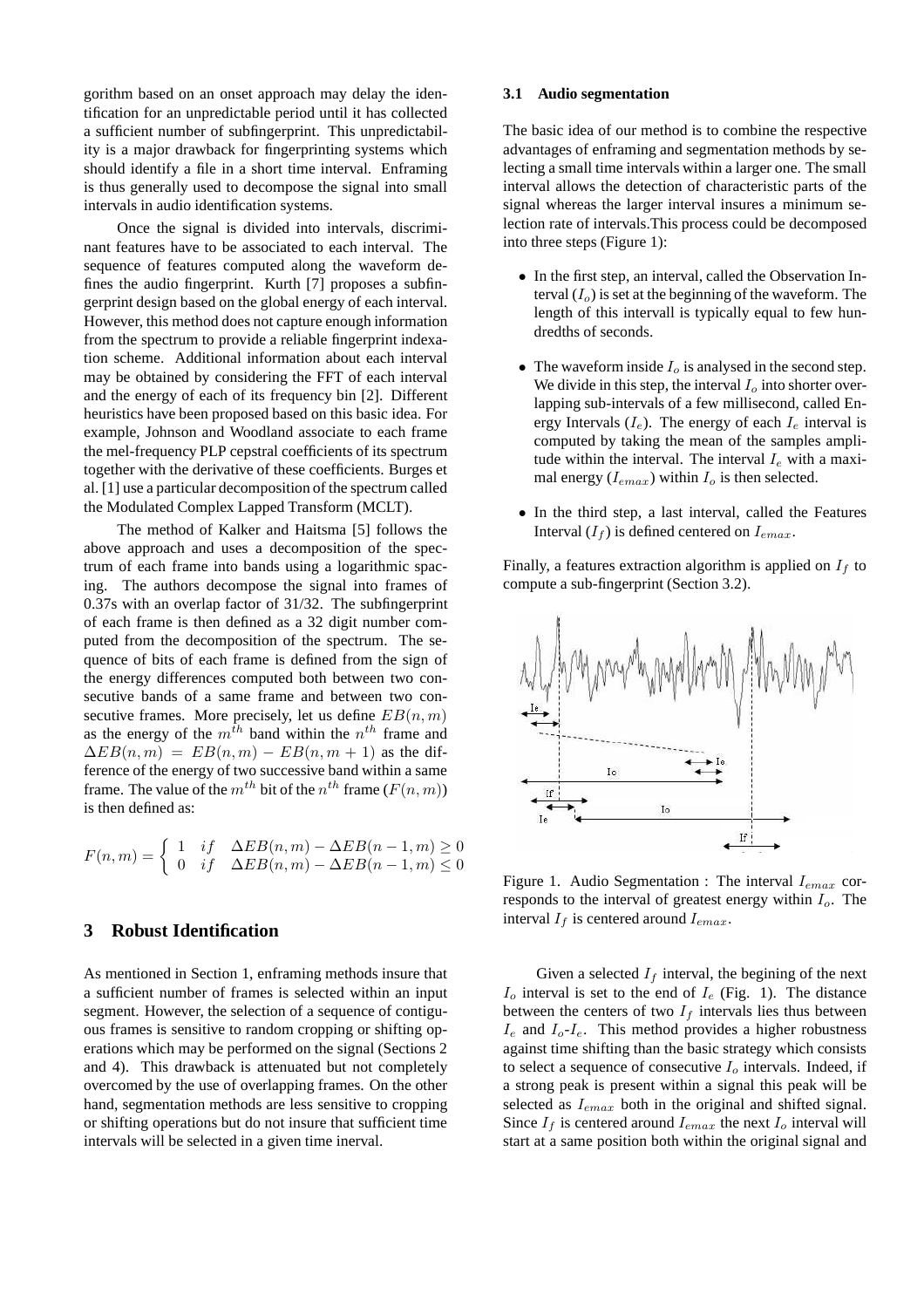its shifted version. This strategy allows thus to synchronise the two fingerprints on significant peaks of the signal. Moreover, using the basic strategy based on consecutive  $I<sub>o</sub>$ intervals, a maximum  $I_e$  interval located at the transition between two  $I_0$  intervals would not be detected. Finally, our strategy allows to detect, and select as  $I_f$  several  $I_e$  intervals located in a same  $I<sub>o</sub>$  with near maximal energies. Using the basic strategy only one of them would be detected while the degradation of the signal may exchange the selection of two  $I_e$  interval whose energy is near the maximum. This strategy enforces thus the robustness of out method against compression.

#### **3.2 SubFingerprint design**

Our method to compute a sub fingerprint on each  $I_f$  interval is based on the same scheme than the one of Haistma and Kalker [5](Section 2). We thus use as these authors a decomposition of the spectrum of  $I_f$  into a sequence of bands with a logarithmic spacing. However, as shown by our experiments (Section 4), strong compression rates may alter significantly the robustess of the sub fingerprint extraction algorithm. Indeed, the corruptions of the signal by noise, compression, or cutting operations reduces drastically the number of  $I_f$  intervals with a same sub fingerprint. Haistma and Kalker attenuate this problem by using Hamming distance between the sequences of sub fingerprint of two audio files [5]. However, the corruption of subfingerprints by noise and alterations corrupts the Haming distances and reduces the amount of information that an indexation algorithm may deduce from such distances. The robustness of the sub fingerprint extraction algorithm may be improved using the two following remarks:

- 1. The uses of two successive frames to design a sub fingerprint involves the corruption of two subfingerprints if an error occurs in the measure of their common frame.
- 2. The comparison of the energies of two successive bands of a spectrum within a same frame is sensitive to the errors which may corrupt a single band.

We solve the first source of errors by using only one frame for each subfingerprint computation. The second source of errors is connected to the corruption of one band of the  $I_f$  spectrum. Using the same notations than in Section 2, the alteration of the measure of the energy of a single band ( $EB(n, m)$ ) alters the values of  $\Delta EB(n, m - 1)$  and  $\Delta EB(n, m)$ . This alteration of the bands energies may be considered as the presence of a random noise on the signal  $(EB(n, m))$   $m \in \{1, ..., M\}$  where M represents the index of the last energy band. If we suppose that the noise is non correlated between the different samples of the signal  $(EB(n, m))$   $m \in 1, ..., M$ , the influence of noise may be reduced by using a function of  $m$  defined as a sum of some  $EB(n, m)$ . We thus define the mean energy  $S(n, m)$ 

of a band  $m$ , within a frame  $n$  as the mean of all the band's energies from 0 to m:

$$
S(n,m) = \frac{1}{m} \sum_{j=0}^{m} EB(n,j)
$$

We then replace  $EB(n, m)$  by  $S(n, m)$  in the computation of the differences of energies band and define the  $m<sup>th</sup>$  bit of the sub fingerprint associated to the frame n  $(F(n, m))$  as follows:

$$
F(n,m) = \begin{cases} 1 & \text{if } S(n,m) - S(n,m-1) \ge 0 \\ 0 & \text{otherwise} \end{cases}
$$

One can easily show that  $S(n, m) - S(n, m - 1) =$  $\frac{1}{m}(EB(n,m) - S(n,m-1))$ . The above formula may thus be simplified as follows:

$$
F(n,m) = \begin{cases} 1 & \text{if } EB(n,m) - S(n,m-1) \ge 0\\ 0 & \text{otherwise} \end{cases}
$$

The sub fingerprint of each frame  $n$ , is defined by the concatenation of the M bits  $F(n, m)$  with  $m \in \{1, ...M\}$ . The parameter  $M$  is fixed to 32 in our experiments (Section 4). The audio fingerprint is then defined as the concatenation of its sequence of sub-fingerprints .

#### **3.3 Resistance to attacks**

If our method is used within the DRM framework, one possible attack could consist to consider an audio file whose fingerprint belongs to the database and to modify it outside the  $I_f$  intervals used to compute the fingerprint. The DRM application would thus be unable to distiguish this new signal from the older one. Such an attack is possible only if the  $I_f$  intervals constitute a small parts of the whole signal. However, in the experiments presented below (Section 4) the size of the  $I_f$  intervals has been fixed to 80ms and the mean number of  $I_f$  interval per second computed on our database is equal to 21, 9. The time interval used to compute subfingerprints within 1 second is thus equal to  $80ms * 21, 9 = 1, 76s$ . The  $I_f$  intervals are thus defined on a large part of the signal with many overlaps. A modification of the signal, outside the  $I_f$  intervals would thus perform very few modifications and lead to an altered version close to the original.

One alternative attack consists to insert random peaks within the signal in order to destroy its fingerprint. However, using fingerprint methods within a DRM framework, an audio file not identified within the database has no associated rights (including the right of reading). Such a manipulation would thus be meaningless.

### **4 Experiments**

Our database contains 357 songs of approximately 4 minutes each (around 5300 values per song). All songs were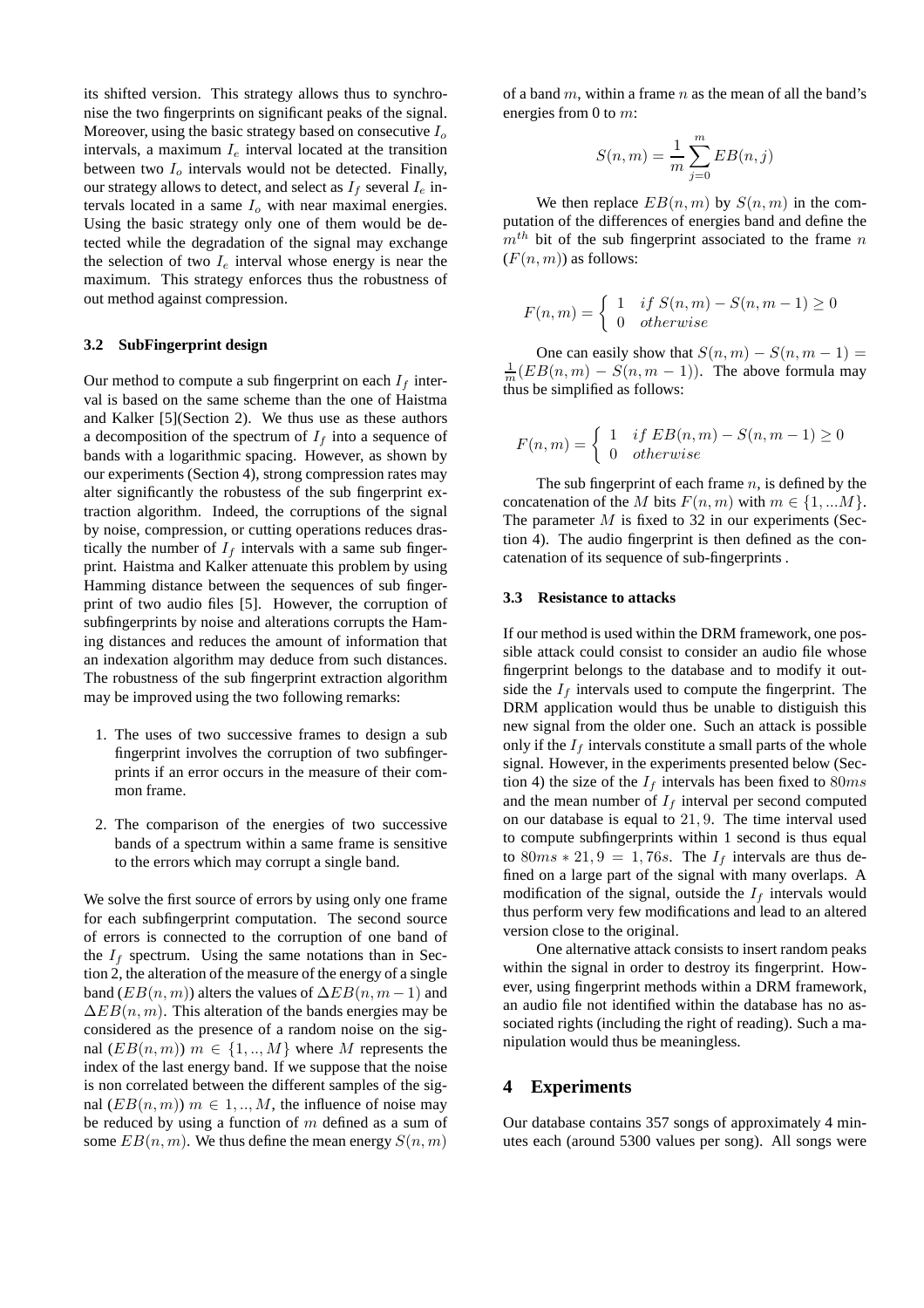subjected to the MP3 encoding/decoding at various rates and shifted by adding silence of various length at the beginning of each song. The intervals  $I_o$ ,  $I_f$  and  $I_e$  have been respectively set to 100ms, 80ms and 1ms for these experiments.

### **4.1 Size of the fingerprints**

The size of the intervals  $I_e$  and  $I_o$  being respectively equal to 1 and 100 milliseconds, the minimum and maximum detection rates of  $I_f$  intervals during one second are respectively equals to 10 and 1000 (Section 3.1). These lower and upper bounds of the detection rate represent extremal values which have not been reached within our test database. Indeed, the minimal and maximal detection rates measured on our database are respectively equal to 18 and 34. The mean detection rate on the whole database is equal to 21.9 with a standard deviation of 3.5.

Since each subfingerprint is stored on 4 bytes, and that 21.9 subfingerprints are computed per seconds, the size required by our method to store one minute of signal is equal to  $21.9 * 4 * 60 = 5.2$  Kilo bytes per minute. On the other hand, the method of Kalker and Haitsma, uses intervals of 370ms with an overlap of 31/32. Each new frame, adds thus 11.56ms to the signal covered by the fingerprint. Since each subfingerprint is stored on 4 bytes, the size required by a fingerprint corresponding to one minute of signal is equal to  $4 * 60/(11.56 10^{-3}) = 20.5$  Kilo bytes. The size of the fingerprint used by our method is thus approximately 4 times lower than the one of Kalker and Haitsma. These results have been confirmed by measuring on our database the mean size required to store both types of fingerprints.

#### **4.2 Measurement of the performances**

Let us denote by  $T_i$  the set of intervals used to compute the subfingerprints of a signal  $s_i$ . Using the method of Kalker and Haitsma [5], this set is equal to the number of sliding windows used by this algorithm. Using our method this set is equal to the number of  $I_f$  intervals defined by the segmentation step.

Some additional quantities may be usefully defined to measure the performances of our method: Given an audio file  $s_i$ , let us denote by  $SP_i \subset T_i$  the set of intervals located at a same position within  $s_i$  and a degraded version of  $s_i$ . We consider, that two intervals have a same position if the distance between the center of the two intervals is less than 0.25ms. When the degraded version of  $s_i$  is shifted, the position of the interval within the shifted version is translated by the shift before computing the distance. Moveover, let us additionally consider the set  $SV_i \subset SP_i$  of intervals having a same location and a same subfingerprint value within s<sup>i</sup> and its degraded version.

Given a specific degradation, several quantities may be defined in order to measure the performances of our algorithm:

**Segmentation rate:** This quantity represents the mean value of  $I_f$  intervals located at a same position within the original signal and its degraded version. This quantity is thus a measure of the performances of our segmentation algorithm. It is formally defined by :

$$
SR = \frac{1}{N} \sum_{i=1}^{N} \frac{|SP_i|}{|T_i|}
$$
 (1)

where  $\vert \cdot \vert$  denote the cardinal of the set and N the number of audio files of the database.

**Recognition rate:** The robustness of our method used to compute subfingerprints is measured for each  $s_i$  by the ratio between the cardinals of  $SV_i$  and  $SP_i$ . We measure thus the ratio of intervals whose subfingerprint value remains unchanged by a degradation. The mean value of this ratio over the whole database defines the recognition rate and is formally defined by:

$$
RR = \frac{1}{N} \sum_{i=1}^{N} \frac{|SV_i|}{|SP_i|}
$$
 (2)

**Total recognition rate :** The recognition rate defined above, measures the robutness of our subfingerprints independently of the segmentation step. A global measure of both steps may be achieved by computing for each signal  $s_i$  the ratio between  $SV_i$  and  $T_i$ . This measure may be understood, as the product, for each  $s_i$ , of  $\frac{|SP_i|}{|T_i|}$  and  $\frac{|SV_i|}{|SP_i|}$  respectively used to define the segmentation and the recognition rates. The mean value of this ratio over the database defines the total recognition rate formally defined as :

$$
TRR = \frac{1}{N} \sum_{i=1}^{N} \frac{|SV_i|}{|T_i|}
$$
 (3)

We also measured the performance of Kalker and Haitsma [5] algorithm. The segmentation rate and the recognition rate are meaningless for this method since it does not perform a segmentation step. We thus only use the total recognition rate to measure the performances of this algorithm. Further experiments using the bit rate error between files may be found in [**?**]

Note that the quantities defined in this section measure the robustness of our fingerprints against degradation. These quantities don't readily allow to measure the efficiency of an indexing scheme which does not constitute the core of this paper (section 5). Indeed, the sets  $SP_i$  and  $SV_i$ are usually not known when a request on the fingerprint database is performed using the fingerprint of an unknown signal.

#### **4.3 Influence of compression**

All the audio files of our database are endoded using 705 Kbps. The compression rate may thus be measured using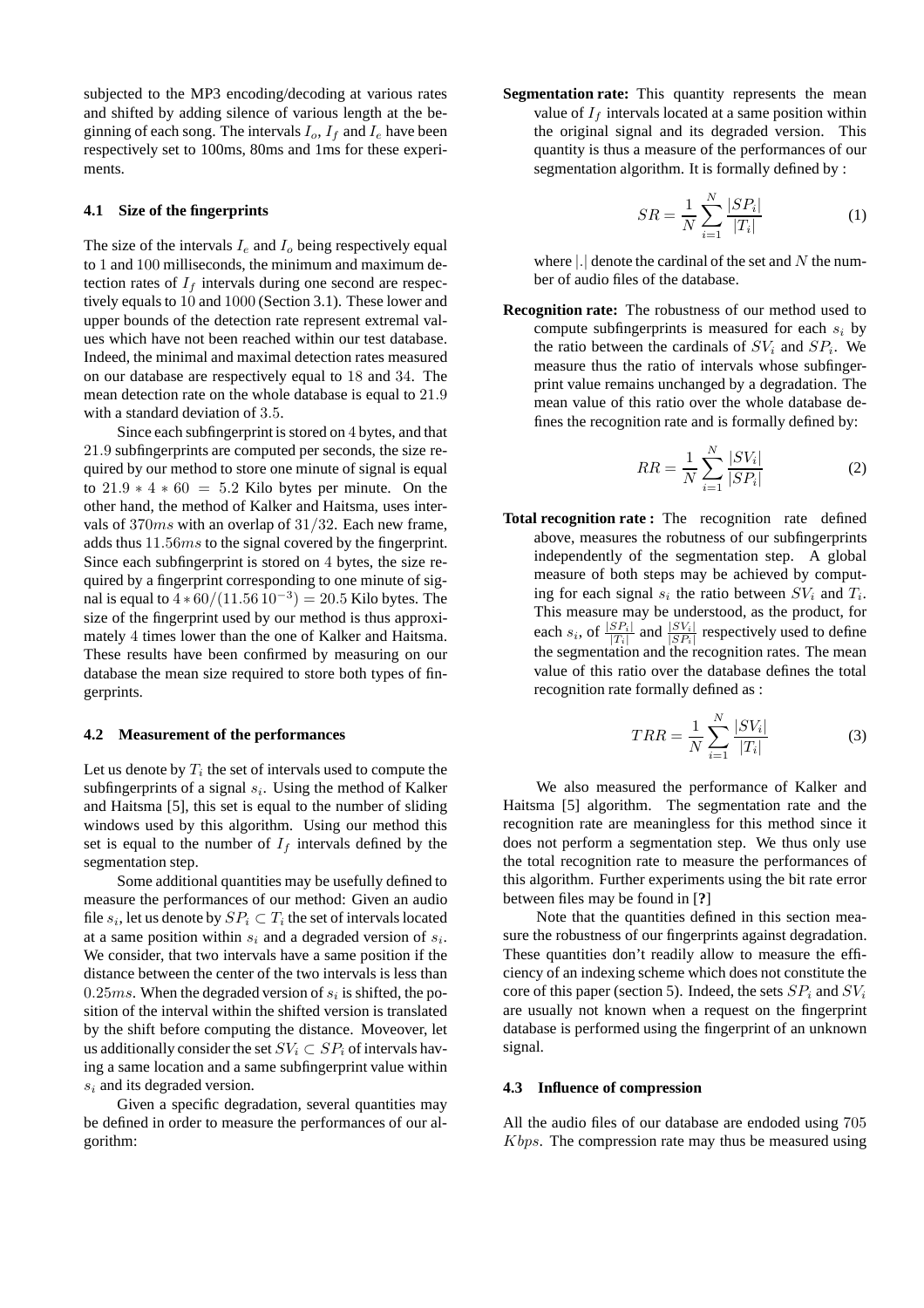either the bit rates of the compressed files or the ratio between  $705Kbps$  and these bit rates. The bit rates 48, 64, 96, 128, 192 and 256 Kbps used in our experiments are thus respectively equivalent to the ratios 14.7, 11.02, 7.35, 5.5, 3.67 and 2.75.



Figure 2. Common values and segmentation rates when comparing an audio file with its compressed version (at 48, 64, 96, 128, 192 and 256 Kbps

The top level curve of Figure 2  $($  - $\ast$  $)$  represents the segmentation rates (equation 1) obtained by our method against various compression rates. As schown by Figure 2 the segmentation rate is equal to 83% for an encoding of the signal at 256Kbps. This ratio remains approximately stable until an encoding at 128Kbps and decreases up to  $71\%$  for a signal encoded at  $48Kbps$ . High values of the segmentation rate are thus obtained for all the usual compression rates used within this experiment.

The second  $(\triangleleft)$  and third  $(+)$  curves of Figure 2 represent respectively the recognition rates (equation 2) and the total recognition rates (equation 3) obtained by our method. Both curves decrease slightly from and encoding at  $256Kbps$  until an encoding at  $128Kbps$  and then more abruptly for an encoding at  $48Kbps$ . The values of the recognition rate (resp. total recognition rate) at the key bit rates  $256Kbps$ ,  $128Kbps$  and  $48Kbps$  are respectively equal to 73% (resp. 60%), 69% (resp. 56%) and 48% (resp.  $34\%$ ). Therefore a large part of the fingerprint ( at least 48%) is computed without any error for all the compression rates tested in this experiments. Considering the total recognition rate, at least 34% of all the intervals are correctly detected and associated to the same subfingerprint value for all compression rates.

The last curve of Figure 2 ( $\leftrightarrow$ ) shows the total recognition rate obtained by the method of Kalker and Haitsma (equation 3). As shown by Figure 2, the best ratio obtained by the method of Kalker and Haitsma is equal to 30% for an encoding at 256Kbps. This ratio decreases to 5% for an encoding at 48Kbps. The best performance obtained by the method of Kalker and Haitsma is thus lower than the worse one obtained by our method $(+$ .

The greater robustness of our method against com-

pression compared to the one of Kalker and Haitsma may be explained by the two following reasons: Firstly, the subfingerprints are computed on important peaks of the signal which are less sensible to the degradation induced by compression algorithm than other parts of the signal with few information. Secondly, the proposed construction scheme of our subfingerprint (Section 3.2) is more resistant to small differences of the signal within each interval.

### **4.4 Influence of time shifting**

Figures 3 represents the influence of time shifting on our fingerprint algorithm. The shift operations have been performed by adding a silence of 1, 2, 3, 5 and 6.25 ms at the begining of the signal.



Figure 3. Common values and segmentation rates when comparing an audio file with its time shifted (1, 2, 3, 5 and 6.25 ms) version

The top level curve  $(\rightarrow)$  of Figure 3 represents the segmentation rate (equation 1) obtained by our method against the sequence of time shifting operations. This curve represents thus as in Figure 2 the performance of our segmentation algorithm. One can observe in Figure 3 a slight decrease from 100% to 99% of the segmentation rate when a shift is introduced. This decrease may be interpreted as the time required by our method to be synchronized on a significant peak of the signal (Section 3.1). Note that after, this slight decrease the number of detected  $I_f$  intervals remains contant for any shift value and even for higher timeshift (10, 25 and 50 ms). This last result may be interpreted as the fact that the position on the peack on which the two fingerprints become synchronised is weakly influenced by the shift operation.

Given a signal  $s_i$  and an interval  $I_f$  of  $SP_i$  within  $s_i$ , the content of the signal within  $I_f$  will be the same within  $s_i$  and its shifted version up to the slight shift allowed between two intervals considered as equal. The shift operation alters thus only the segmentation step and we have in this case  $SP_i = SV_i$ . The recognition rate should thus be equal to 100% while the total recognition rate should be equal to the segmentation rate. This result is confirmed by